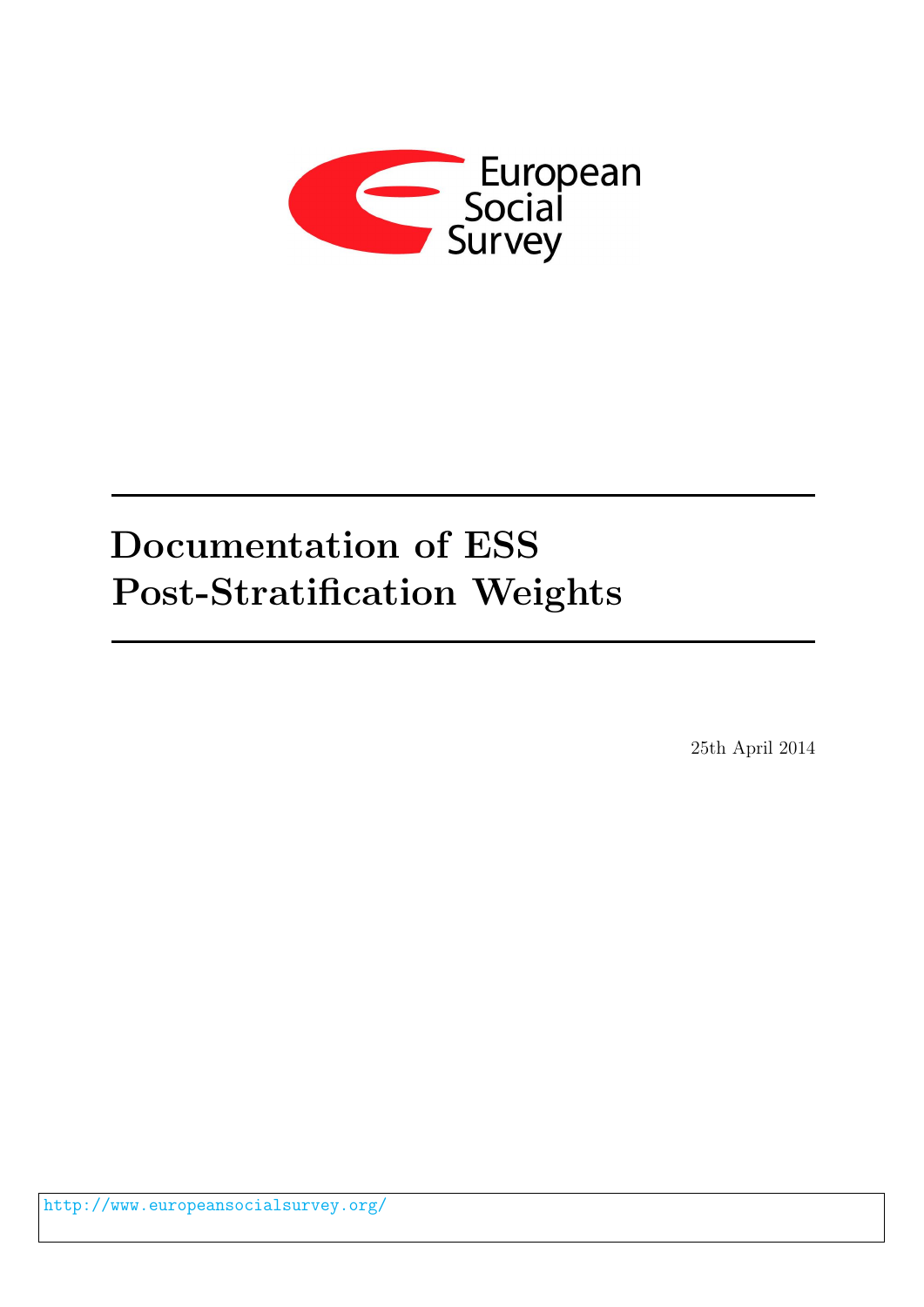# Contents

|             | 1 Introduction                           | 1                       |
|-------------|------------------------------------------|-------------------------|
| $\bf{2}$    | Methodology                              | 1                       |
| 3           | The Control Data                         | $\overline{2}$          |
|             | 3.1                                      | $\overline{2}$          |
|             | 3.2                                      | $\overline{2}$          |
|             | 3.3                                      | $\overline{2}$          |
|             | 3.4                                      | 3                       |
|             | 4 Strategy for Dealing with Missing Data | $\bf{3}$                |
| $5^{\circ}$ | Weight Truncation and Scaling            | $\overline{\mathbf{4}}$ |
|             | <b>Bibliography</b>                      | $\bf{5}$                |
|             | A Tables                                 | $\bf{5}$                |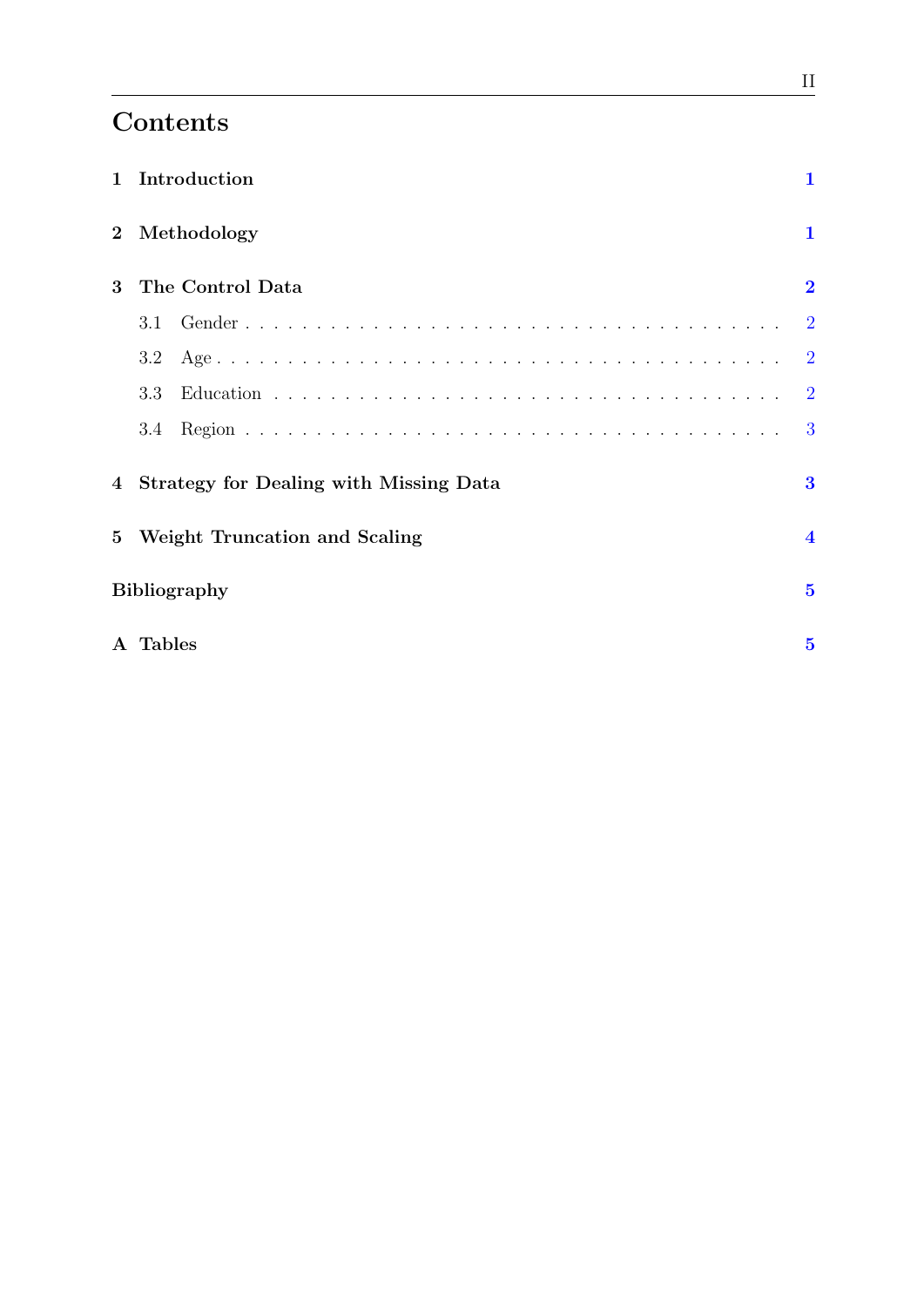# <span id="page-2-0"></span>1 Introduction

Post-stratification weights are a weighting system that uses auxiliary information to reduce the sampling error and potential non-response bias, in comparison to pure design based weights. They have been constructed using information on variables for age, gender, education, and region. The post-stratification weights are obtained by adjusting the design weights in such a way that they will replicate the distribution of the so called control data. As control data the two marginal population distribution have been used, one for the cross-classification of age (i.e age classes), gender, and education (GAE) and the second one for the variable region. The population distributions for those adjusting variables are obtained from the [European Union Labour Force Survey](http://epp.eurostat.ec.europa.eu/statistics_explained/index.php/EU_labour_force_survey) (LFS) data. The advantage of post-stratification weights over design weights is that:

- They can reduce the sampling error, if it can be expected that there is some (linear) dependency between the variable of interest and the variables used for poststratification.
- They can reduce an existing non-response bias if there is a (linear) dependency between response and the variables used for post-stratification.

### <span id="page-2-1"></span>2 Methodology

For most countries and rounds there is control data for gender, age, education and region. However, given the available control data it was not in all cases deemed appropriate to adjust the weighted sample data to the joint distribution of gender, age, education and region. Hence, it was decided not to use a straightforward post-stratification, but a raking procedure instead. The raking procedure uses iterative post-stratification to match weighted marginal distributions of a sample to known population margins. The software used to calculate the weights is R  $(R \t{CORE} \t{Team}, 2013)$  $(R \t{CORE} \t{Team}, 2013)$  applying the survey package, ([Lumley](#page-6-2), [2013\)](#page-6-2). The technique is similar to iterative proportional fitting, here post-stratification is applied iteratively for the known population margins given the poststratification weights of the step before until a convergence is reached, i.e. the weights stop changing (see, [Lumley](#page-6-3), [2010,](#page-6-3) page 139). There are some exceptions from this procedure, Table [1](#page-7-0) gives an overview on the used adjustment variables by country. It should be noted that for those cases where only one adjustment variables is used, e.g. only GAE, we have in fact post-stratifications weights. The post-stratification weights have then the property that,

$$
\sum_{i \in s} \frac{w_i x_i}{\sum_{i \in s} w_i} = \overline{x} \ ,
$$

where s is the net sample,  $w_i$  is the post-stratification weight and  $x_i$  is the observation of adjustment variable  $x$ , e.g. an indicator for a GAE class or region, of the *i*-th element in s. Finally,  $\bar{x}$  the population mean of x.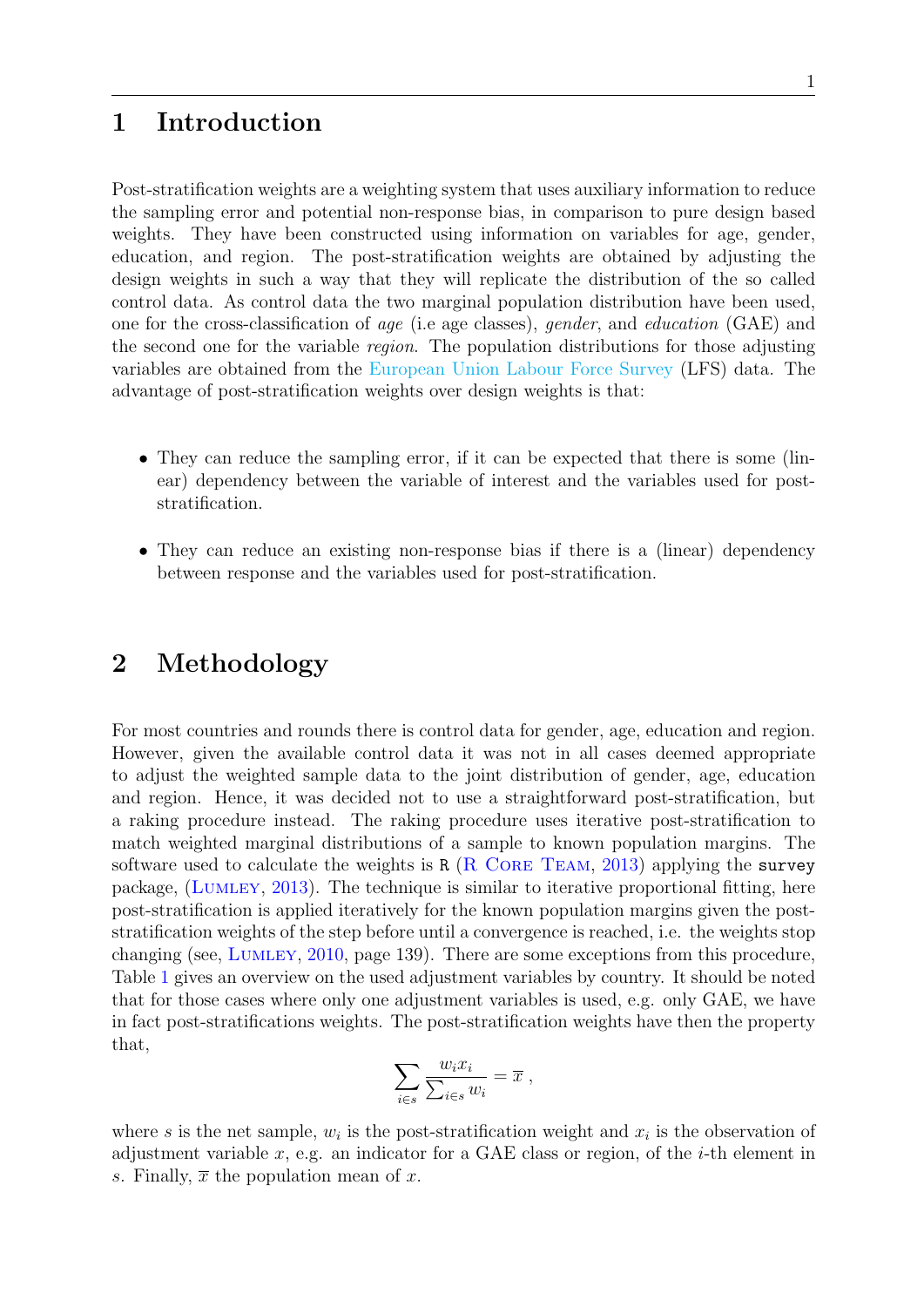## <span id="page-3-0"></span>3 The Control Data

The major source for the control data is the [LSF](http://epp.eurostat.ec.europa.eu/statistics_explained/index.php/EU_labour_force_survey) provided by Eurostat. The decision is predominantly due to good and continuous coverage of the data, but also because national LFS teams are typically relatively large and they have the expertise with which they clarify the methodological issues around population controls with Eurostat. Exact sources of the data are listed in Table [2.](#page-8-0)

#### <span id="page-3-1"></span>3.1 Gender

For gender, the "gndr" variable in the ESS datasets is recoded to:

 $0=$  Missing.

 $1=$  Male.

 $2=$  Female.

#### <span id="page-3-2"></span>3.2 Age

For age, the "agea" variable in ESS datasets is recoded to:

- $0 =$  Missing.
- $1 = 15 34$  years old.
- $2 = 35 54$  years old.
- $3 = 55 + \text{ years old.}$

There is a small issue with age in LFS where data for age groups above 75 years is not provided, i.e. Iceland, Norway, and Sweden (see, Table [2\)](#page-8-0). We addressed the problem of missing population data for older population by incorporating control data (i.e. margin for age for 75+) from the ESS appendix, which has complete data for age. However, with that we then lack full interaction with education. Thus, a modified weighting approach will be used for these three countries.

#### <span id="page-3-3"></span>3.3 Education

For education, the "edulvla" variable in ESS datasets in ESS data is recoded to "edulvlvR":

 $0 =$  Missing.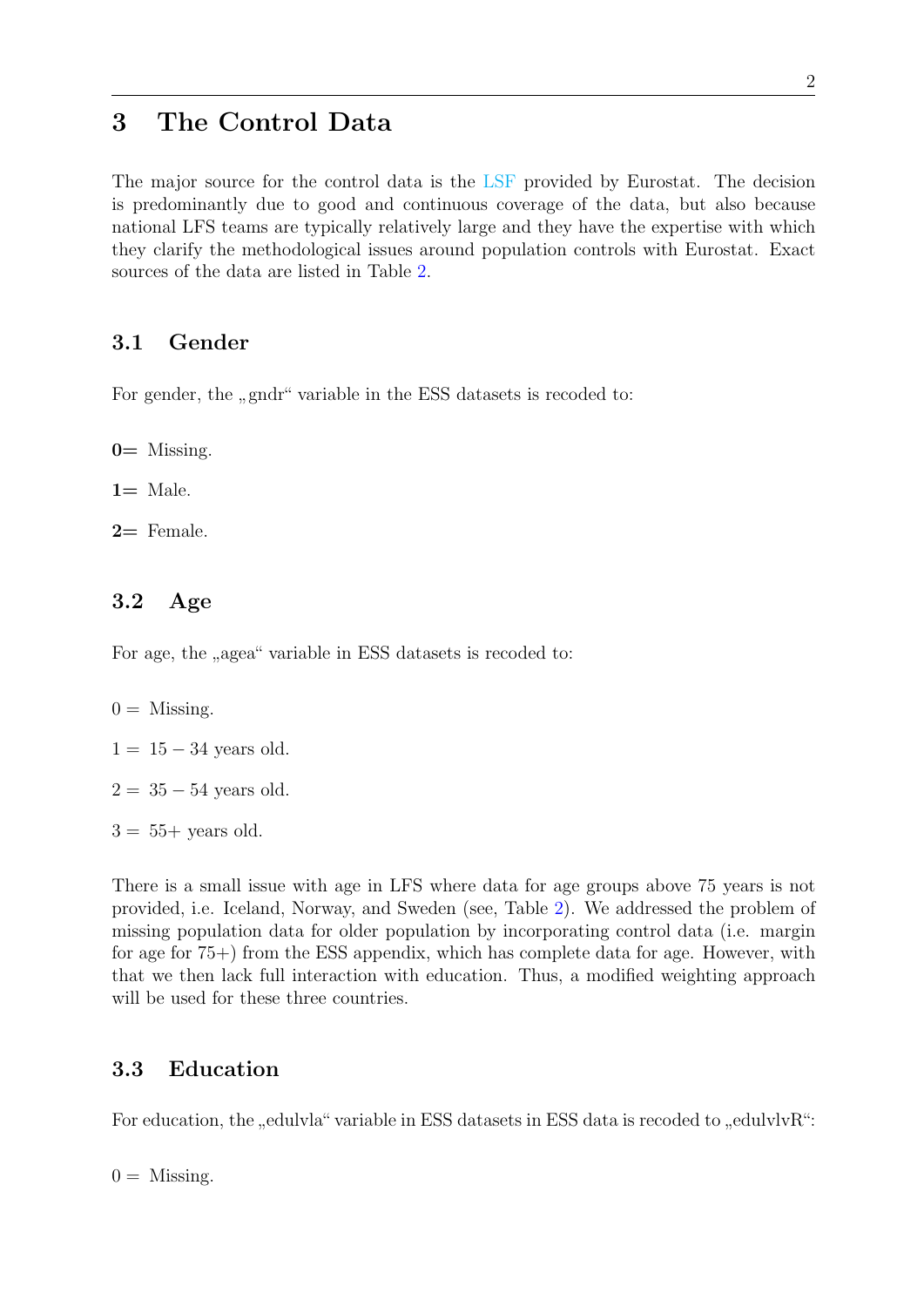- $1 =$  Lower education (lower secondary or less) includes ISCED "level 0 Not completed primary education", ",1 Primary or first stage of basic", and ",2 Lower secondary or Second stage of basic education". Also short vocational programs (less than 3 years) taken after primary school (shorter 3C programs), labeled in LFS with  $(22^{\circ})$ .
- $2 =$  Medium education (higher secondary and post-secondary, non-tertiary) includes ISCED level "3 Upper secondary (A, B, C)" and "4 Post-secondary, non-tertiary".
- 3 = Higher education (post-secondary) includes ISCED level 5 and higher levels, i.e. any stage of tertiary education (e.g. BA, BSc, MA, PhD), including vocational ISCED 5B programs which have different names in different countries.

#### <span id="page-4-0"></span>3.4 Region

In contrast to education which is standardized to three levels, each country has a different region variable which varies in the number of categories. All control data (LFS) are given at NUTS2 level (Eurostat NUTS), while some countries in the ESS use different classifications: NUTS1 (less detailed), NUTS2, NUTS3 (more detailed) or sometimes even partially aggregated NUTS2 or NUTS3 classifications (Switzerland, Greece, Portugal and Ukraine). For weighting purposes the region data is recoded to common denominator so that ESS and LFS categories match as presented by Table [3.](#page-9-0) When control data (NUTS2 level) has more categories than ESS data, the former is usually recoded to NUTS1 level. When ESS sample data is more detailed (usually NUTS3) than LFS control data (NUTS2), then the former is recoded to NUTS2 level. In some instances to another common denominator, which is actually a partial aggregation of NUTS2 into a lower number of categories. This is needed when one of the rounds has a different number of categories than others (Switzerland, Greece, Finland), or, when some regions are excluded (Portugal, France), or a non-NUTS coding used in population data (Ukraine).

# <span id="page-4-1"></span>4 Strategy for Dealing with Missing Data

Control variables, especially education, can have a lot of missing values on sample and on control data. This is an issue, particularly for the GAE variable. Table [4](#page-10-0) gives an overview on how missing values in the control and/or sample data have been handled regarding the GAE variable.

There are three situations how missing data can appear in GAE tables:

- 1. Missing value only in sample cell. Values in missing cells are copied to corresponding cells in control data table, taking the missing at random assumption (MAR). Next, other cells in the control data table are proportionally adjusted so that the total sum and the ratio between existing cells are preserved.
- 2. Missing value only in control data. Usually, we ignore them, using the so called missing completely at random assumption (MCAR). However, if unknown values present more than 1 % of the population, assuming MCAR is risky as population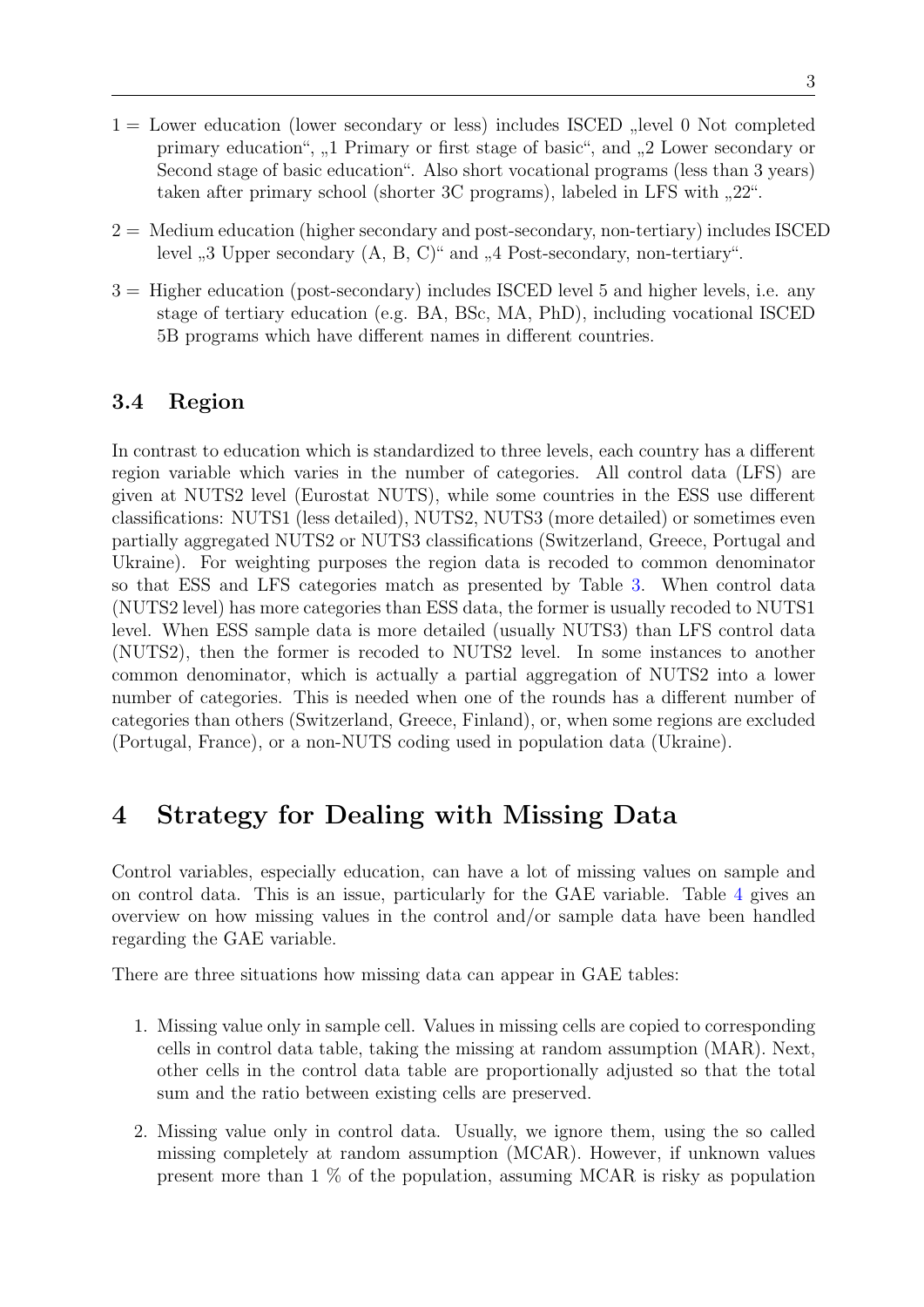structure could be affected. In these cases there is another alternative, assuming an equal distribution of unknown values, i.e. missing at random (MAR), and equally reallocating them between known values. In Table [4](#page-10-0) countries with MCAR assumption are labeled with I, while those with MAR assumption are labeled II.

3. Missing values both in sample and in control data. If the missing value in sample is lower than in the control, then the cell is normally used. On the other hand, cells where the missing value on control data is substantially higher than on sample data are treated in a similar way as in cases with missing value only in control data (item 2 above). The control value was decreased to the sample value and the equally re-allocated among other values assuming missing at random (MAR). The MAR assumption in Table [4](#page-10-0) is labeled with III.

# <span id="page-5-0"></span>5 Weight Truncation and Scaling

As with the design weights also the post-stratification weights are scaled to the sample size, i.e. the initial weights provided by the post-stratification procedure are divided by their arithmetic mean. Then weights are truncated around the value of 4.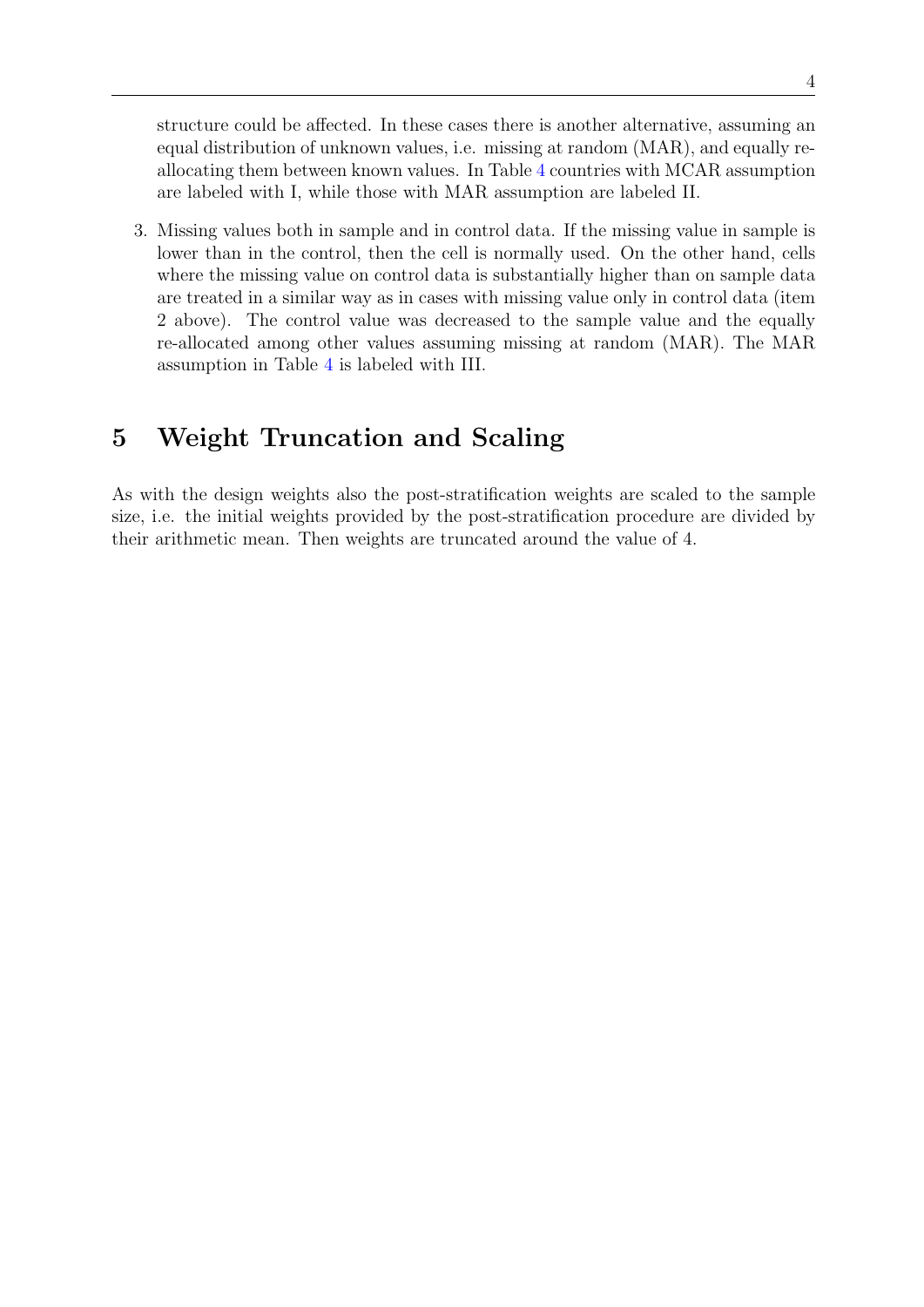# References

- <span id="page-6-3"></span>Lumley, T. (2010): Complex Surveys, A Guide to Analysis Using R. Hoboken: Wiley.
- <span id="page-6-2"></span>Lumley, T. (2013): survey: analysis of complex survey samples. R package version 3.29. URL <http://CRAN.R-project.org/package=survey>
- <span id="page-6-1"></span>R Core Team (2013): R: A Language and Environment for Statistical Computing. R Foundation for Statistical Computing, Vienna, Austria. URL <http://www.R-project.org/>

# <span id="page-6-0"></span>A Tables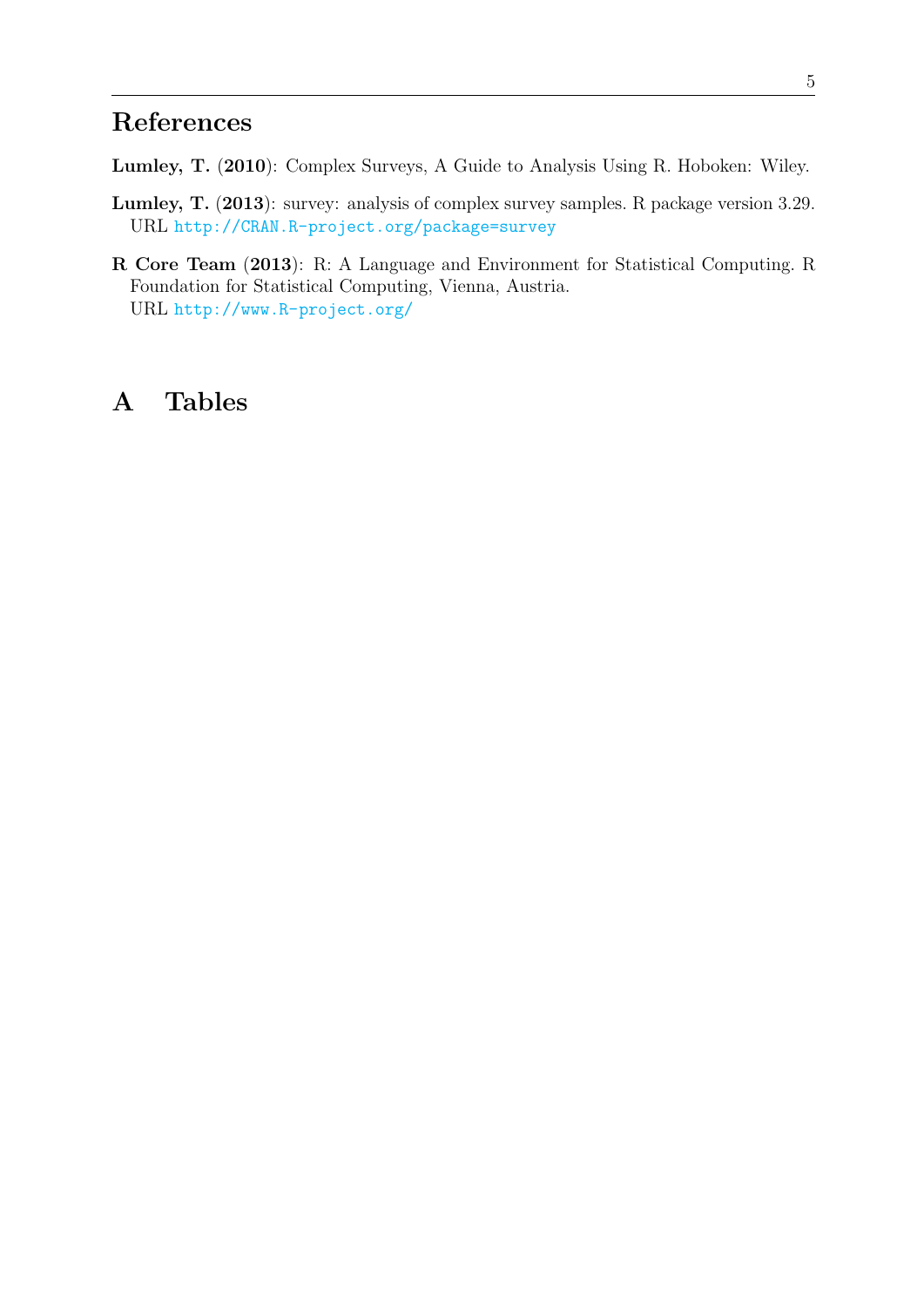|                          |                                                                                                                                                                                                                                                                                                            |                                                                                                                                                                                                                                                                                         |                                                                                                                                                                                                                                                                                                                                       | # Regions                                                                                       |
|--------------------------|------------------------------------------------------------------------------------------------------------------------------------------------------------------------------------------------------------------------------------------------------------------------------------------------------------|-----------------------------------------------------------------------------------------------------------------------------------------------------------------------------------------------------------------------------------------------------------------------------------------|---------------------------------------------------------------------------------------------------------------------------------------------------------------------------------------------------------------------------------------------------------------------------------------------------------------------------------------|-------------------------------------------------------------------------------------------------|
|                          |                                                                                                                                                                                                                                                                                                            |                                                                                                                                                                                                                                                                                         |                                                                                                                                                                                                                                                                                                                                       | 9                                                                                               |
|                          |                                                                                                                                                                                                                                                                                                            |                                                                                                                                                                                                                                                                                         |                                                                                                                                                                                                                                                                                                                                       | 3                                                                                               |
|                          |                                                                                                                                                                                                                                                                                                            |                                                                                                                                                                                                                                                                                         | -                                                                                                                                                                                                                                                                                                                                     | $\boldsymbol{6}$                                                                                |
|                          |                                                                                                                                                                                                                                                                                                            |                                                                                                                                                                                                                                                                                         |                                                                                                                                                                                                                                                                                                                                       | 7                                                                                               |
|                          |                                                                                                                                                                                                                                                                                                            | $\overline{\phantom{0}}$                                                                                                                                                                                                                                                                |                                                                                                                                                                                                                                                                                                                                       | $\,1$                                                                                           |
|                          |                                                                                                                                                                                                                                                                                                            |                                                                                                                                                                                                                                                                                         |                                                                                                                                                                                                                                                                                                                                       | 8                                                                                               |
|                          |                                                                                                                                                                                                                                                                                                            |                                                                                                                                                                                                                                                                                         |                                                                                                                                                                                                                                                                                                                                       | 16                                                                                              |
|                          |                                                                                                                                                                                                                                                                                                            |                                                                                                                                                                                                                                                                                         |                                                                                                                                                                                                                                                                                                                                       | $\overline{5}$                                                                                  |
| EE                       | GAE                                                                                                                                                                                                                                                                                                        | $\mathbf R$                                                                                                                                                                                                                                                                             |                                                                                                                                                                                                                                                                                                                                       | $\!\!7$                                                                                         |
| $\mathop{\hbox{\rm ES}}$ | GAE                                                                                                                                                                                                                                                                                                        | ${\bf R}$                                                                                                                                                                                                                                                                               |                                                                                                                                                                                                                                                                                                                                       | 16                                                                                              |
| FI                       | GAE                                                                                                                                                                                                                                                                                                        | ${\bf R}$                                                                                                                                                                                                                                                                               |                                                                                                                                                                                                                                                                                                                                       | $\overline{4}$                                                                                  |
| ${\rm FR}$               | GAE                                                                                                                                                                                                                                                                                                        | ${\bf R}$                                                                                                                                                                                                                                                                               |                                                                                                                                                                                                                                                                                                                                       | 9                                                                                               |
| GR                       | GAE                                                                                                                                                                                                                                                                                                        | ${\bf R}$                                                                                                                                                                                                                                                                               |                                                                                                                                                                                                                                                                                                                                       | 10                                                                                              |
|                          |                                                                                                                                                                                                                                                                                                            |                                                                                                                                                                                                                                                                                         |                                                                                                                                                                                                                                                                                                                                       | $\boldsymbol{3}$                                                                                |
| HU                       |                                                                                                                                                                                                                                                                                                            |                                                                                                                                                                                                                                                                                         |                                                                                                                                                                                                                                                                                                                                       | $\overline{7}$                                                                                  |
|                          |                                                                                                                                                                                                                                                                                                            |                                                                                                                                                                                                                                                                                         | $\overline{\phantom{0}}$                                                                                                                                                                                                                                                                                                              | $\overline{2}$                                                                                  |
|                          |                                                                                                                                                                                                                                                                                                            |                                                                                                                                                                                                                                                                                         |                                                                                                                                                                                                                                                                                                                                       | $\overline{7}$                                                                                  |
|                          |                                                                                                                                                                                                                                                                                                            |                                                                                                                                                                                                                                                                                         | $\overline{a}$                                                                                                                                                                                                                                                                                                                        | $\,1$                                                                                           |
|                          |                                                                                                                                                                                                                                                                                                            |                                                                                                                                                                                                                                                                                         |                                                                                                                                                                                                                                                                                                                                       | $\overline{5}$                                                                                  |
|                          |                                                                                                                                                                                                                                                                                                            | $\overline{a}$                                                                                                                                                                                                                                                                          |                                                                                                                                                                                                                                                                                                                                       | $\mathbf 1$                                                                                     |
|                          |                                                                                                                                                                                                                                                                                                            | $\overline{\phantom{0}}$                                                                                                                                                                                                                                                                |                                                                                                                                                                                                                                                                                                                                       | $\,1$                                                                                           |
|                          |                                                                                                                                                                                                                                                                                                            | $\overline{a}$                                                                                                                                                                                                                                                                          |                                                                                                                                                                                                                                                                                                                                       | $\mathbf 1$                                                                                     |
|                          |                                                                                                                                                                                                                                                                                                            |                                                                                                                                                                                                                                                                                         |                                                                                                                                                                                                                                                                                                                                       | 12                                                                                              |
|                          |                                                                                                                                                                                                                                                                                                            |                                                                                                                                                                                                                                                                                         |                                                                                                                                                                                                                                                                                                                                       | $\overline{7}$                                                                                  |
|                          |                                                                                                                                                                                                                                                                                                            |                                                                                                                                                                                                                                                                                         |                                                                                                                                                                                                                                                                                                                                       | 16                                                                                              |
|                          |                                                                                                                                                                                                                                                                                                            |                                                                                                                                                                                                                                                                                         |                                                                                                                                                                                                                                                                                                                                       | $\overline{5}$                                                                                  |
|                          |                                                                                                                                                                                                                                                                                                            |                                                                                                                                                                                                                                                                                         |                                                                                                                                                                                                                                                                                                                                       | 8                                                                                               |
|                          |                                                                                                                                                                                                                                                                                                            |                                                                                                                                                                                                                                                                                         |                                                                                                                                                                                                                                                                                                                                       | 10                                                                                              |
|                          |                                                                                                                                                                                                                                                                                                            |                                                                                                                                                                                                                                                                                         |                                                                                                                                                                                                                                                                                                                                       | 8                                                                                               |
|                          |                                                                                                                                                                                                                                                                                                            |                                                                                                                                                                                                                                                                                         |                                                                                                                                                                                                                                                                                                                                       | $\overline{2}$                                                                                  |
|                          |                                                                                                                                                                                                                                                                                                            |                                                                                                                                                                                                                                                                                         |                                                                                                                                                                                                                                                                                                                                       | $\overline{4}$                                                                                  |
|                          |                                                                                                                                                                                                                                                                                                            |                                                                                                                                                                                                                                                                                         |                                                                                                                                                                                                                                                                                                                                       | 12                                                                                              |
|                          |                                                                                                                                                                                                                                                                                                            |                                                                                                                                                                                                                                                                                         |                                                                                                                                                                                                                                                                                                                                       | 11                                                                                              |
|                          |                                                                                                                                                                                                                                                                                                            |                                                                                                                                                                                                                                                                                         |                                                                                                                                                                                                                                                                                                                                       | 12                                                                                              |
|                          |                                                                                                                                                                                                                                                                                                            |                                                                                                                                                                                                                                                                                         |                                                                                                                                                                                                                                                                                                                                       | condor 200<br>and aducation variab                                                              |
|                          | Country<br>$\overline{AT}$<br>BE<br>BG<br>CH<br>CY<br>$\operatorname{CZ}$<br>DE<br>DK<br>HR<br>IE<br>${\rm IL}$<br>IS<br>IT<br>${\rm LU}$<br>LT<br>${\rm LV}$<br>$\rm NL$<br>NO<br>$\mathbf{P}\mathbf{L}$<br>${\cal PT}$<br>RO<br>RF<br>SE<br>$\rm SI$<br>SK<br>$\operatorname{TR}$<br>$\mathbf{UA}$<br>UK | GAE<br>$_{\rm GR}$<br><b>GAE</b><br>GA<br><b>GAE</b><br><b>GAE</b><br>GAE<br>GAE<br>$\rm GA$<br>GAE<br>${\rm GA}$<br>${\rm GA}$<br>$\rm GA$<br>GAE<br>GAE<br>GAE<br><b>GAE</b><br>GAE<br>GAE<br>GA<br>GAE<br>GAE<br>GAE<br>GAE<br>GAE<br><b>GAE</b><br>GAE<br>GA<br>$\operatorname{GA}$ | $\overline{\mathrm{R}}$<br>AR<br>$\blacksquare$<br>$\mathbf R$<br>$\mathbf R$<br>$\rm R$<br>$\mathbf R$<br>$\rm R$<br>$\rm R$<br>$\rm R$<br>${\rm E}$<br>${\rm E}$<br>$\mathbf R$<br>$\rm R$<br>${\bf R}$<br>$\rm R$<br>${\bf R}$<br>${\bf R}$<br>$\rm R$<br>$\mathbf R$<br>$\rm R$<br>${\bf R}$<br>$\rm R$<br>${\bf R}$<br>${\bf R}$ | Control Variables<br>$\overline{a}$<br>$\rm ER$<br>$\mathbf R$<br>$Croce classification of the$ |

<span id="page-7-0"></span>Table 1: Used Adjustment Variables for Post-Stratification

GAE Cross-classification of the gender, age, and education variable

GA Cross-classification of the gender and age variable

R Region variable

E Education variable

AR Cross-classification of the age and region variable

ER Cross-classification of the education and region variable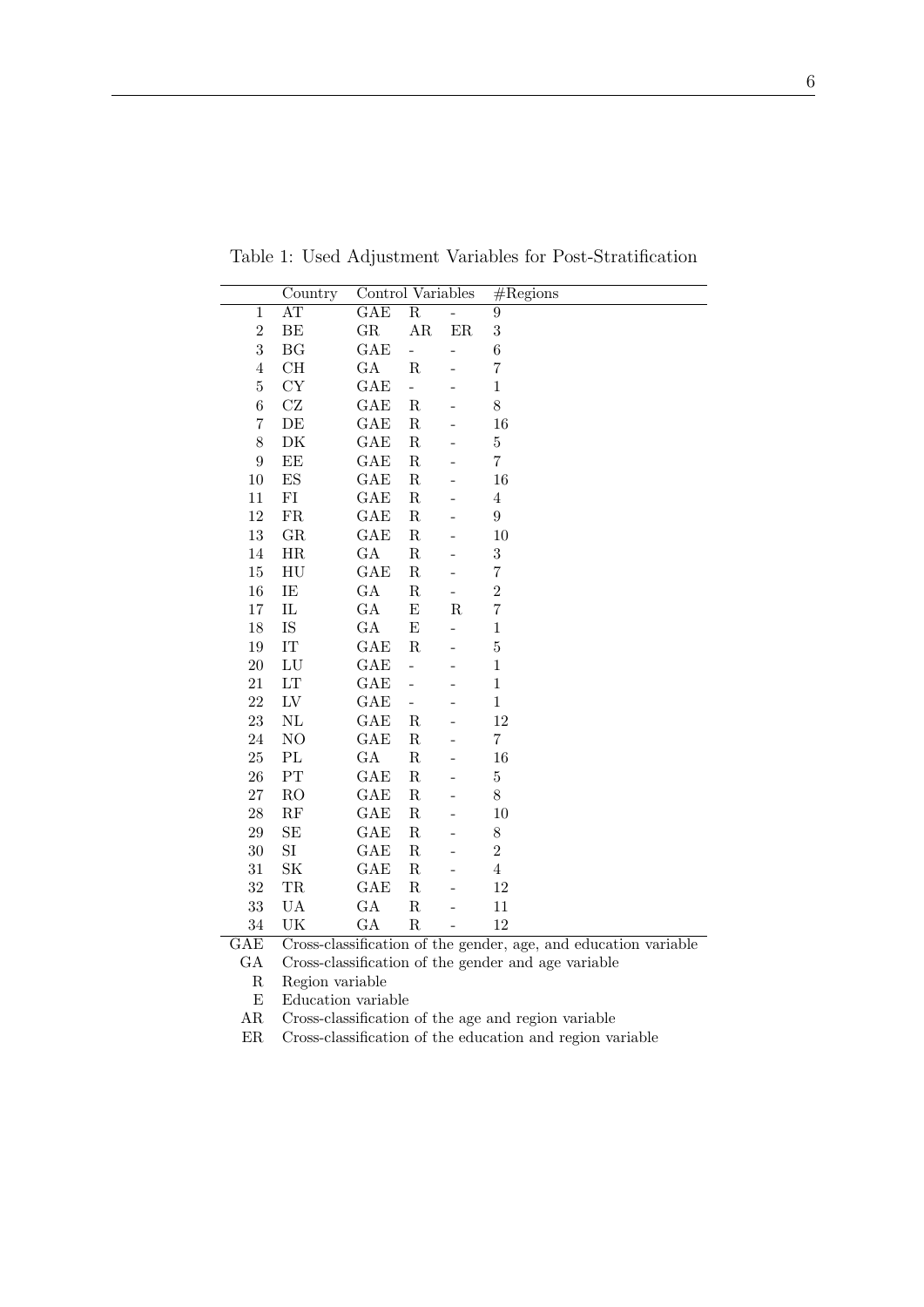|                  | Country                           | ESS1                        | ESS2                     | ESS <sub>3</sub>         | ESS4                        | ESS <sub>5</sub>         |
|------------------|-----------------------------------|-----------------------------|--------------------------|--------------------------|-----------------------------|--------------------------|
| $\overline{1}$   | <b>AT</b>                         | <b>LFS</b>                  | <b>LFS</b>               | <b>LFS</b>               | $\mathcal{L}_{\mathcal{A}}$ | Ξ.                       |
| $\overline{2}$   | $\rm BE$                          | $\operatorname{LFS}$        | LFS                      | $\operatorname{LFS}$     | $\operatorname{LFS}$        | ${\rm LFS}$              |
| 3                | BG                                |                             | $\overline{\phantom{a}}$ | <b>LFS</b>               | <b>LFS</b>                  | <b>LFS</b>               |
| $\overline{4}$   | CH                                | <b>LFS</b>                  | <b>LFS</b>               | $\operatorname{LFS}$     | <b>LFS</b>                  | <b>LFS</b>               |
| $\bf 5$          | CY                                |                             | $\Box$                   | <b>LFS</b>               | <b>LFS</b>                  | <b>LFS</b>               |
| $\,6\,$          | $\operatorname{CZ}$               | $\operatorname{LFS}$        | <b>LFS</b>               | $\overline{\phantom{a}}$ | <b>LFS</b>                  | <b>LFS</b>               |
| $\overline{7}$   | $\rm{DE}$                         | $\operatorname{LFS}$        | $\operatorname{LFS}$     | $\operatorname{LFS}$     | $\operatorname{LFS}$        | ${\rm LFS}$              |
| $8\,$            | ${\rm DK}$                        | $\operatorname{LFS}$        | LFS                      | $\operatorname{LFS}$     | $\operatorname{LFS}$        | $\operatorname{LFS}$     |
| $\boldsymbol{9}$ | $\rm{EE}$                         | $\mathcal{L}_{\mathcal{A}}$ | LFS                      | $\operatorname{LFS}$     | ${\rm LFS}$                 | ${\rm LFS}$              |
| 10               | $\mathop{\hbox{\rm ES}}$          | $\operatorname{LFS}$        | LFS                      | $\operatorname{LFS}$     | $\operatorname{LFS}$        | $\operatorname{LFS}$     |
| 11               | FI                                | LFS APP                     | <b>LFS APP</b>           | LFS APP                  | LFS APP                     | <b>LFS APP</b>           |
| 12               | ${\rm FR}$                        | <b>LFS</b>                  | <b>LFS</b>               | <b>LFS</b>               | $\operatorname{LFS}$        | <b>LFS</b>               |
| 13               | ${\rm GR}$                        |                             | <b>LFS</b>               | $\overline{a}$           | <b>LFS</b>                  | <b>LFS</b>               |
| 14               | HR                                |                             |                          |                          | <b>LFS APP</b>              | <b>LFS APP</b>           |
| $15\,$           | ${\rm H}{\rm U}$                  | $\operatorname{LFS}$        | <b>LFS</b>               | <b>LFS</b>               | LFS                         | $\operatorname{LFS}$     |
| $16\,$           | $\rm IL$                          | APP                         | $\overline{a}$           |                          | ${\rm APP}$                 | APP                      |
| 17               | IS                                | $\frac{1}{2}$               | <b>LFS</b>               |                          | <b>LFS APP</b>              | $\overline{\phantom{a}}$ |
|                  |                                   |                             |                          |                          | $(75+)$                     |                          |
| 18               | IE                                | <b>LFS</b>                  | <b>LFS</b>               | <b>LFS</b>               | <b>LFS</b>                  | <b>LFS</b>               |
| 19               | $\ensuremath{\text{IT}}$          | LFS                         | <b>LFS</b>               |                          | $\overline{\phantom{0}}$    |                          |
| $20\,$           | ${\rm LU}$                        | <b>LFS</b>                  | <b>LFS</b>               |                          |                             |                          |
| $21\,$           | $\mathop{\rm LT}\nolimits$        |                             |                          |                          | $\operatorname{LFS}$        |                          |
|                  |                                   |                             |                          |                          | (EDU ADJ)                   |                          |
| 22               | ${\rm LV}$                        |                             |                          | $\operatorname{LFS}$     | $\operatorname{LFS}$        |                          |
| $23\,$           | $\rm NL$                          | ${\rm LFS}$                 | LFS                      | $\operatorname{LFS}$     | $\operatorname{LFS}$        | $\operatorname{LFS}$     |
| 24               | NO                                | <b>LFS APP</b>              | LFS APP                  | LFS APP                  | LFS APP                     | <b>LFS APP</b>           |
|                  |                                   | $(75+)$                     | $(75+)$                  | $(75+)$                  | $(75+)$                     | $(75+)$                  |
| $25\,$           | $\rm PL$                          | <b>LFS</b>                  | <b>LFS</b>               | $\operatorname{LFS}$     | <b>LFS</b>                  | <b>LFS</b>               |
| 26               | ${\cal PT}$                       | <b>LFS</b>                  | <b>LFS</b>               | $\operatorname{LFS}$     | $\operatorname{LFS}$        | LFS                      |
| $27\,$           | RO                                |                             |                          | $\operatorname{LFS}$     | $\operatorname{LFS}$        |                          |
| $28\,$           | $\mathbf{RF}$                     |                             |                          | APP                      | ${\rm APP}$                 | ${\rm APP}$              |
|                  |                                   |                             |                          | (EDU ADJ)                | (EDU ADJ)                   | (EDU ADJ)                |
| $\,29$           | SE                                | <b>LFS</b>                  | <b>LFS</b>               | <b>LFS</b>               | <b>LFS</b>                  | <b>LFS APP</b>           |
|                  |                                   |                             |                          |                          |                             | $(75+)$                  |
| $30\,$           | $\rm{SI}$                         | <b>LFS</b>                  | <b>LFS</b>               | <b>LFS</b>               | <b>LFS</b>                  | <b>LFS</b>               |
| $31\,$           | $\ensuremath{\mathbf{SK}}\xspace$ |                             | LFS                      | <b>LFS</b>               | $\operatorname{LFS}$        | <b>LFS</b>               |
| 32               | TR                                |                             | LFS(R4)                  | $\overline{\phantom{0}}$ | $\operatorname{LFS}$        | $\overline{\phantom{0}}$ |
| $33\,$           | <b>UA</b>                         |                             | APP                      | ${\rm APP}$              | APP                         | APP                      |
| $34\,$           | UK                                | LFS                         | <b>LFS</b>               | $\operatorname{LFS}$     | LFS                         | <b>LFS</b>               |

<span id="page-8-0"></span>Table 2: Source of Control Data and Eventual Corrections Done in ESS Sample Data

- Country did not participate in that round

LFS European Union Labour Force Survey

APP Various sources in ESS Appendix Population Statistics

 $(75+)$  LFS used in general, except for data misses age category  $(75+)$  (see section 2.2.1)<br>(EDU ADJ) Sample data needed adjustment to match control data (see section 2.2.2)

Sample data needed adjustment to match control data (see section 2.2.2)

(R4) No data for particular round, neighboring round used instead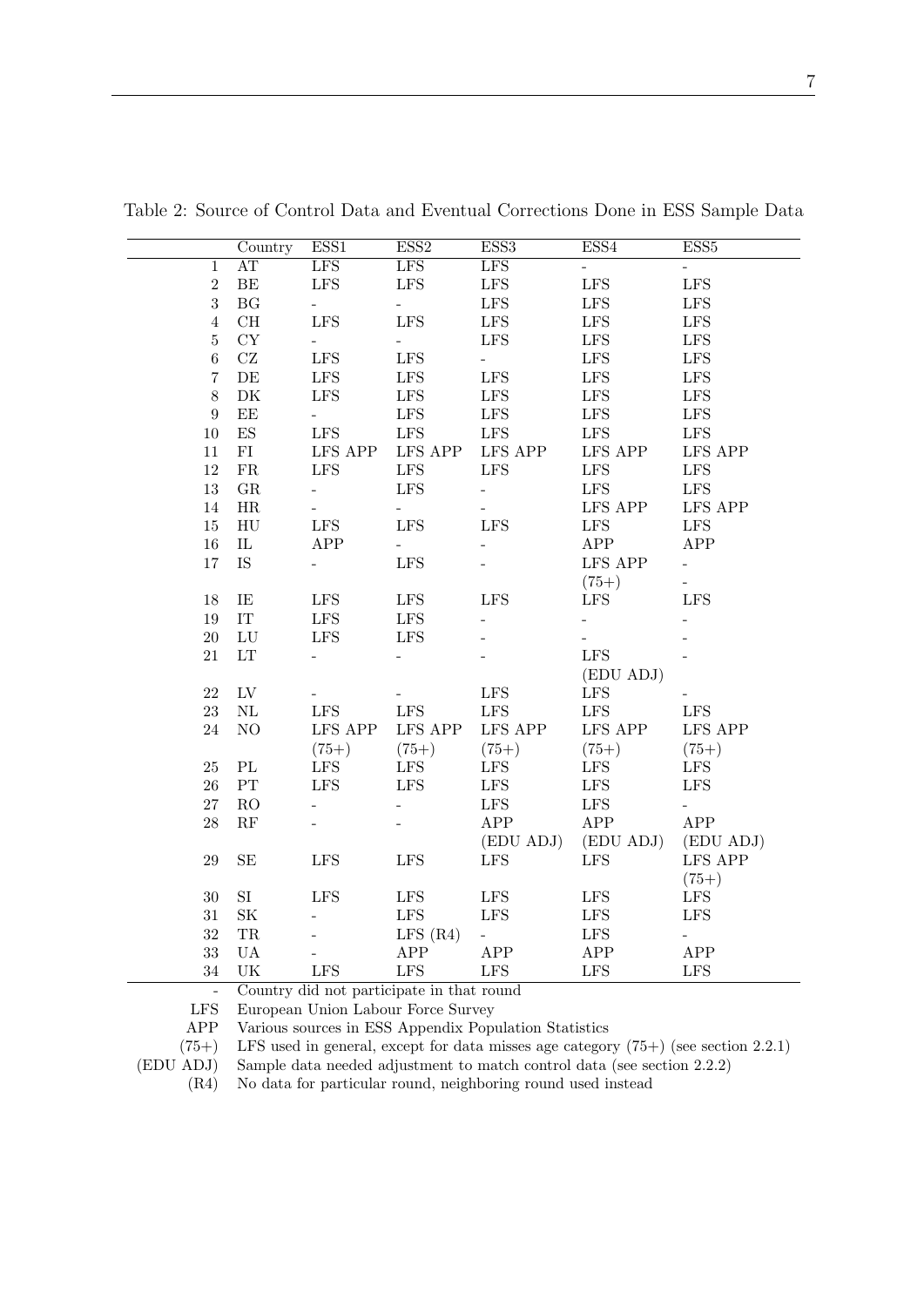<span id="page-9-0"></span>

|                  | Country             | <b>ESS</b>                | <b>RECODE</b>          | Notes, Exceptions, etc.                                                                                                                                |
|------------------|---------------------|---------------------------|------------------------|--------------------------------------------------------------------------------------------------------------------------------------------------------|
| 1                | AT                  | $\mathrm{NUTS2}$          |                        | Only change order of precedence.                                                                                                                       |
| $\overline{c}$   | $\rm BE$            | NUTS1                     | NUTS2 to NUTS1.        | R5 matches NUTS2 but we still recode it to NUTS1.                                                                                                      |
| $\boldsymbol{3}$ | <b>BG</b>           | NUTS3                     | NUTS3 to NUTS2.        |                                                                                                                                                        |
| 4                | CH                  | $\mathrm{NUTS2}$          | NUTS2 to 6 regions.    | Only R1 has 6 regions (later rounds match NUTS2)<br>but the recoding is done for all for better comparison.                                            |
| 5                | CY                  | NUTS3                     | NUTS3 to NUTS2.        |                                                                                                                                                        |
| $\boldsymbol{6}$ | CZ                  | NUTS3                     | NUTS3 to NUTS2.        | Except for R4 when NUTS2 is already used in ESS.                                                                                                       |
| 7                | DE                  | $\mathrm{NUTS1}$          | NUTS2 to NUTS1.        | Note that in R1 there were 33 regions in NUTS2.                                                                                                        |
| 8                | DK                  | NUTS3                     | NUTS3 to NUTS2.        | Except for R4 and R5 when NUTS2 is already used<br>in ESS. There is no LFS data for R1, R2, and R3 so<br>we use R4 data.                               |
| 9                | ЕE                  | NUTS3                     | NUTS3 to NUTS2.        |                                                                                                                                                        |
| 10               | ES                  | $NUTS2*$                  | NUTS2 to NUTS1.        | We recode to NUTS1 (16 regions) because of certain<br>empty cells in ESS region data.                                                                  |
| 11               | FI                  | NUTS3*                    | NUTS2 to 4 regions.    | R1 (5 regions but not NUTS2) and R5 (19 regions,<br>NUTS3) are also recoded to 4 regions. Region vari-<br>able taken from ESS Appendix instead of LFS. |
| 12               | FR                  | NUTS1                     | NUTS2 to NUTS1.        | R5 matches NUTS2 but we still recode it to NUTS1.                                                                                                      |
| 13               | GR                  | $NUTS2*$                  | NUTS2 to 10 regions.   | Because in R4 we have only 10 regions we recode also<br>all other rounds to 10 regions.                                                                |
| 14               | HR                  | NUTS <sub>2</sub>         |                        | Weighting possible without recoding.                                                                                                                   |
| 15               | H <sub>U</sub>      | NUTS2                     | NUTS3 to NUTS2.        | Recoding needed only for R5 (NUTS3, 20 regions).<br>For others only change order of precedence and la-<br>bels.                                        |
| 16               | IE                  | NUTS3                     | NUTS3 to NUTS2.        | Different number of regions in each round $(3 \text{ in } R3,$<br>4 in R4, 8 in others). Recode all to NUTS2.                                          |
| 17               | $_{\rm IL}$         | non-NUTS                  |                        | Weighting possible without recoding.                                                                                                                   |
| 18               | IS                  | $\mathrm{NUTS2}$          |                        | No recoding, no weighting with region.                                                                                                                 |
| 19               | IT                  | $NUTS2*$                  | NUTS2 to NUTS1.        | We recode to NUTS1 (5 regions) because of certain<br>empty cells in ESS region data.                                                                   |
| 20               | LT                  | NUTS3                     | NUTS3 to NUTS2.        |                                                                                                                                                        |
| 21               | ${\rm LU}$          | NUTS <sub>2</sub>         |                        | No recoding, no weighting with region.                                                                                                                 |
| $22\,$           | ${\rm LV}$          | NUTS3                     | NUTS3 to NUTS2.        |                                                                                                                                                        |
| $23\,$           | $\rm NL$            | NUTS3                     | NUTS3 to NUTS2.        |                                                                                                                                                        |
| $24\,$           | N <sub>O</sub>      | NUTS <sub>2</sub>         |                        | Weighting possible without recoding.                                                                                                                   |
| $25\,$           | PL                  | NUTS2                     |                        | Only change order of precedence.                                                                                                                       |
| 26               | PT                  | $NUTS2*$                  | NUTS2 to 5 regions.    | In ESS two island regions (Azores & Madeira) are<br>excluded. Change also order of precedence.                                                         |
| 27               | RO                  | $\mathrm{NUTS2}$          |                        | Weighting possible without recoding.                                                                                                                   |
| $28\,$           | $\mathbf{RU}$       | $\operatorname{non-NUTS}$ |                        | Weighting possible without recoding.                                                                                                                   |
| $29\,$           | $\operatorname{SE}$ | NUTS2                     | NUTS3 to NUTS2.        | Recoding needed only for R5 (NUTS3, 21 regions).<br>For others only change order of precedence.                                                        |
| $30\,$           | SI                  | NUTS3                     | NUTS3 to NUTS2.        | Note that in R5 a new classification is used with 16<br>regions.                                                                                       |
| 31               | <b>SK</b>           | NUTS3                     | NUTS3 to NUTS2.        |                                                                                                                                                        |
| $32\,$           | $\operatorname{TR}$ | NUTS1                     | NUTS2 to NUTS1.        |                                                                                                                                                        |
| $33\,$           | <b>UA</b>           | non-NUTS                  | non-NUTS to 11 regions | We recode to NUTS1 (11 regions) because of certain<br>empty cells in ESS region data.                                                                  |
| 34               | UK                  | $\mathrm{NUTS1}$          | NUTS2 to NUTS1.        |                                                                                                                                                        |

Table 3: Recoding of the Region Variable